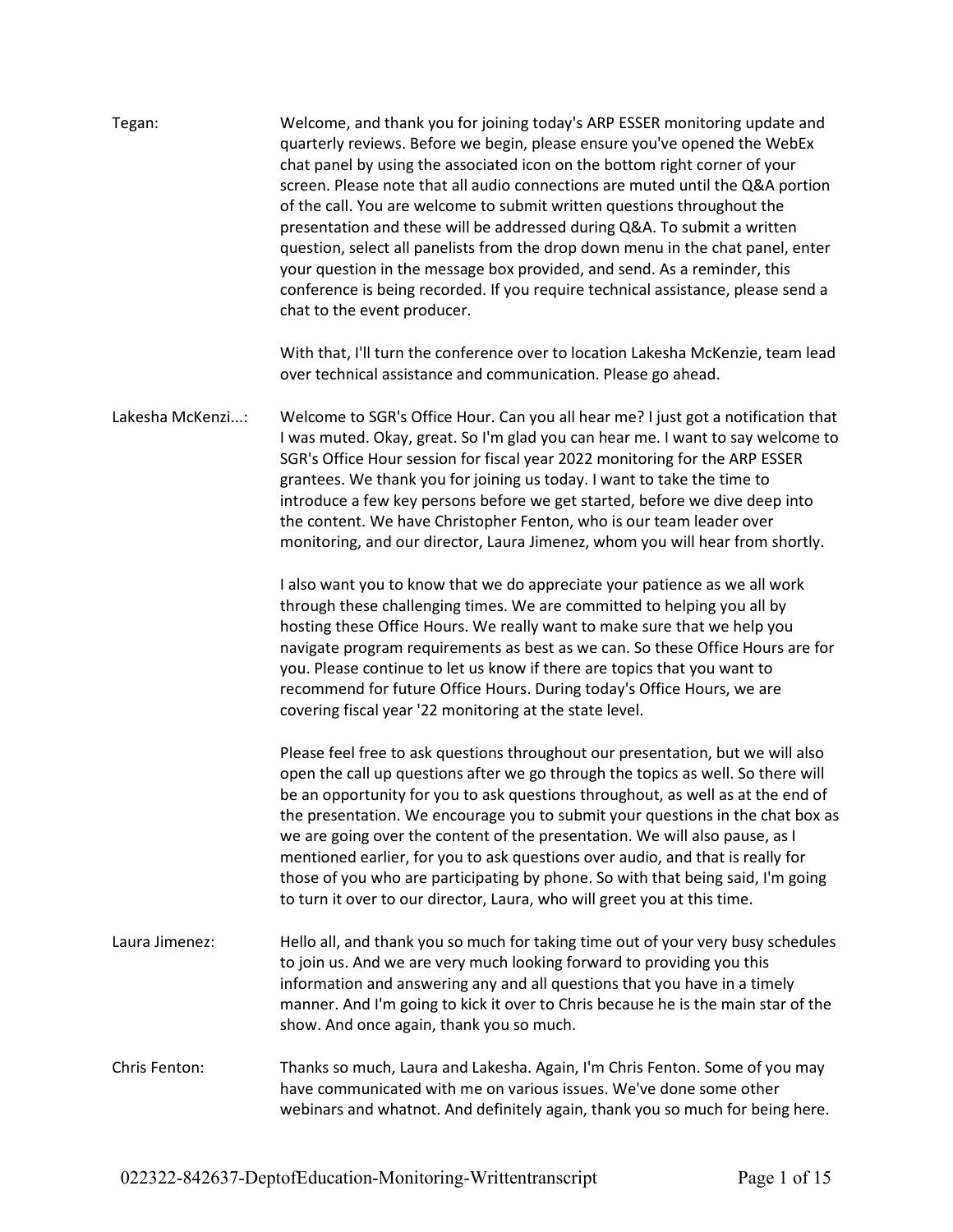We hope that this will be a good of time for you to learn a few things about some things that are coming up and just about how we do monitoring in general with these pandemic grants. As you may know, oversight and monitoring has consistently been highlighted as an important area of focus for the department, and especially subrecipient monitoring. And especially during these unprecedented times with unprecedented amounts of funding. So our goal with monitoring is more than just compliance. We hope that through monitoring, we can work with grantees on improvements to programs and processes, so that grant activities may better meet the purpose of grant, which for these grants and our ARP ESSER specifically is to prevent, prepare for and respond to the coronavirus. Can we get to the next slide please?

And so today we're going to provide a general overview of monitoring and highlight the new quarterly review protocol and process. First of all, there are four types of formal monitoring for these pandemic grants. We have the focused or targeted monitoring, which is an abbreviated protocol generally based on financial data and information. There's the comprehensive monitoring, which is led by the program office, which in this case is State and Grantee Relations, SGR, and that covers program requirements as well as the fiscal requirements for the grants. And then in addition to those two types of monitoring, we have the consolidated monitoring, which is cross OESE program and fiscal reviews. And that's led by the Management Support Office within OESE. And some of the other programs that may be involved in those types of reviews would be like Title I, Title II, some of the McKinney-Vento sometimes depending on what programs are up for review.

So in addition to those three types of reviews that we have been using for these pandemic grants, we're going to also introduce today the quarterly reviews, which are brief quarterly remote engagements around a set topic for each quarter across all states. And so with the first three, the focus, the comprehensive and the consolidated monitoring, it is only able to reach a handful of states for that deep level of monitoring. With the quarterly reviews, we're going to expand that, shrink the process a little bit to make it a little bit more manageable for the states and grantees and for us as well. And we're going to be able to do a good cross section of all states with these quarterly reviews. Next slide please.

And so for all of the monitoring activities and upcoming activities, there are several things that are in common. Again, with the exception of quarterly reviews, which are for all grantees, selection for monitoring is generally based on risk assessment. And SGR and the department, we use financial data, drawdowns from G5 other information, grant amounts, et cetera, program information, other information to make determinations of risk. And other information could be financial controls, information that we get in reporting and things like that. Expectations of all the different types of monitoring are similar. There will be some documentation submissions, there will be an interview with some questions, and there'll be follow up if there are any identified areas for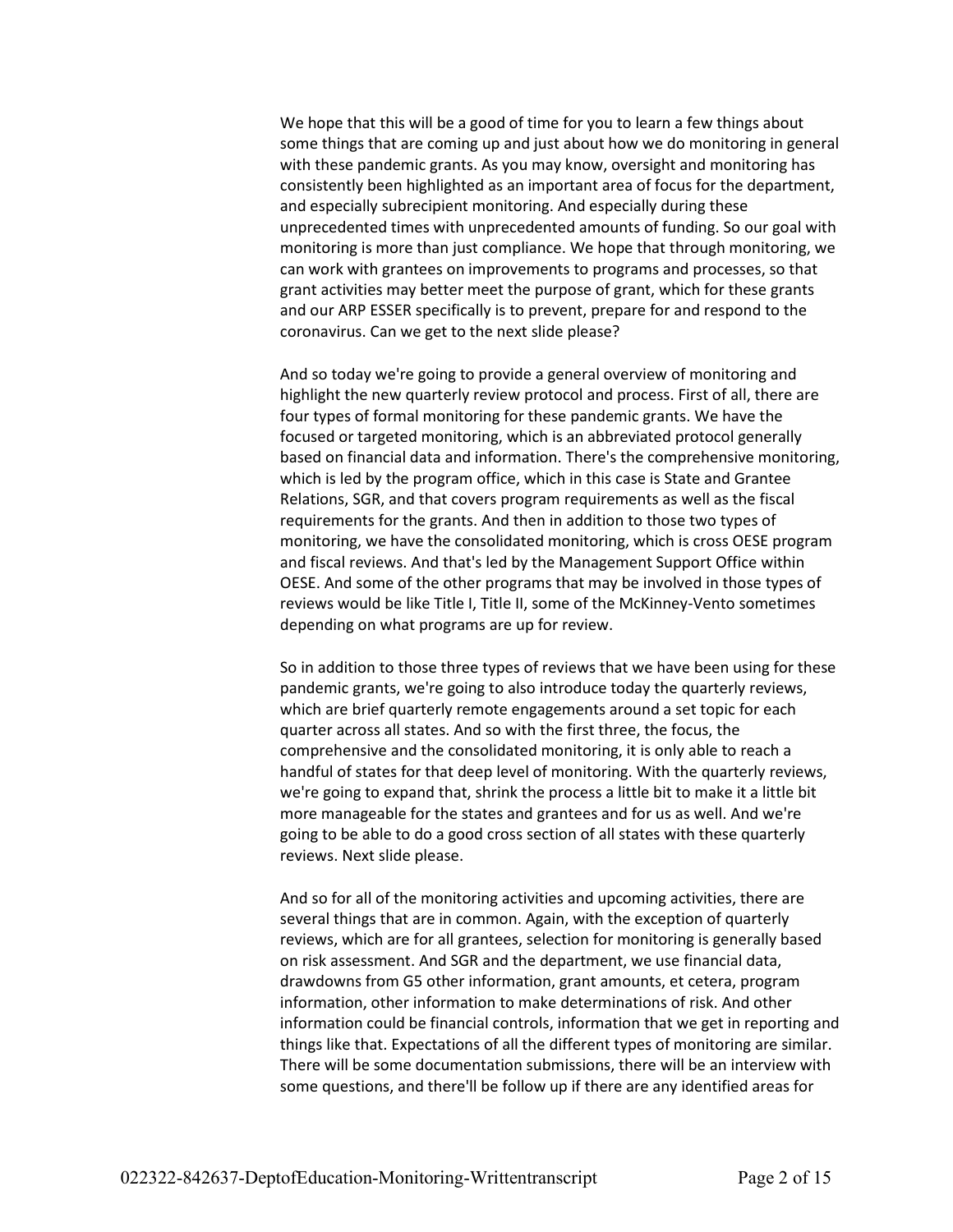corrective action or findings. Next. And this slide you'll have available later, and it has links to some other resources as well.

Currently the protocols that are online are just for the CARES Act version. And we are in the process of updating those protocols to include the CRRSAA and our programs as well. Fundamentally, the fundamentals are still very, very similar and all the fiscal stuff is based on program requirements out of uniform guidance. So most of that won't change. It'll just be some of the particulars. Next slide please.

And so the current ongoing CARES Act monitoring, like I said, it involves some was the focused monitoring and the comprehensive monitoring, and also the consolidated monitoring. And for the focused monitoring, we had seven engagements so far, Iowa, Texas Montana, North Carolina, Nevada, Oklahoma, and West Virginia. There are two consolidated monitoring activities that were done with Nevada and Tennessee. And we have wrapped up fairly recently the comprehensive monitoring engagements with Indiana and Maine. And we're working on getting the reports out for those two. And again, once these types of monitoring activities are completed, we post the results or the reports online and work closely with states on resolving any issues. Next slide please.

So beginning in FY22, we are doing a new process for monitoring, and that's the quarterly review. Quarterly reviews will include all states. We do understand that some states may be involved in other types of monitoring, and we'll work with those states to schedule a time that's not conflicting or overlapping. Topics again will be consistent from state to state for each quarter. And each quarterly review is based on the same structure. So each review will have a few set question stems, and those question stems will be tied into the topics which will change from quarter to quarter. And the goal is to provide timely oversight and technical assistance, as well as to reach all states in a timely manner, rather than having to wait for the bigger, more involved monitoring activities. And if we can go to the next slide please.

So this lays out the topic for this quarter of quarterly reviews. And again, it's essentially three subtopics that are all around the LEA set-asides, and addressing students most impacted by COVID-19 pandemic and also lost instructional time. So if you go to the next slide, we'll look through the questions here. I'm just going to give you a few seconds to take a look at the question stem. And again, these are going to be related to the topic of setasides for learning loss and addressing the most impacted there. So the first question revolves around successes, which there's a chance for the new conversations to be had around activities that are having the impact that the state's looking for, a chance to share tools or resources as well. Next slide please.

And so we move from successes into challenges on the next slide. This next question is basically the flip side of that first question. We want to talk about the requirements and challenges in meeting those requirements. And this can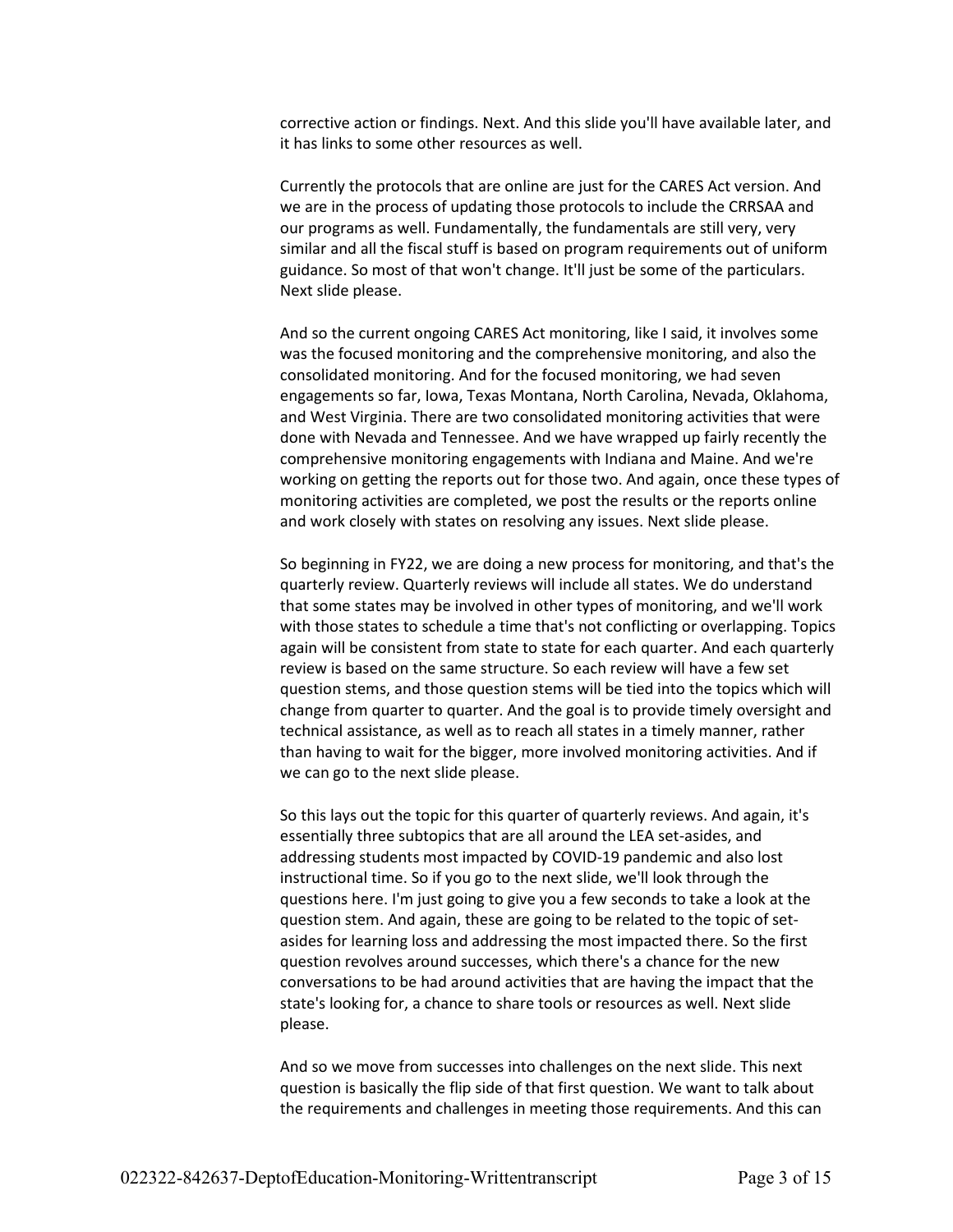also be a time to engage in conversations about supports that a state or grantee may need from the department so that we can help you improve your processes and better meet the needs of the students in your states. Next question, please. Next slide. And so the third question is basically a measurement type question. How do you know that what you're doing is having the impact that you want it to, that you're actually meeting the goals that you set? And give examples. Next slide please.

And then the last question is kind of related to that measurement question from before. It's milestones, and basically, how are you looking forward? How are you anticipating the different major parts of your projects? And as well, again, it all relates to these subtopics around the LEA set-asides and the learning loss and impact. And again, it provides, as part of this question, a chance for grantees to ask us at the department for help and give more specificity on things that you might need to support some of these shorter term goals for these projects. Next slide please.

And so like I say, each of these quarterly reviews will be standardized. The timeline right now, we're trying to provide training and front-end support through there's webinar and through some emails. We're going to be sending out emails from the program officers to grantees, and that'll spell out more about how the submission of documentation might work and work on scheduling and things like that as well for the actual review calls. And then of course after the call, there'll be a follow up email, either outlining next steps, if there are any corrective action type things or closing out the session.

And again, these will be fairly short. We're aiming for about an hour. It'll be a conversation structured around these questions and topics. And the goal is to be able to end these types of engagements and have a really great snapshot across all states and be able to use that more timely information to improve our own internal processes and improve the communications and information we get out to you all in the field.

That's all I have for the nuts and bolts. We do have some time for questions and answers. I know Lakesha has been monitoring some of those, and I will turn off my camera to let Lakesha take a look.

- Lakesha McKenzi...: Yes. So I was looking for the link to put the link for the ARP ESSER resources page. I'm going to drop that in the chat in just a second. So yes, to just answer your question-
- Lakesha McKenzi...: I'm going to drop that in a chat in just a second. Yes, to just answer your questions verbally while I prepare to type your answers. Yes, this session is being recorded. The slide deck will be available after the presentation. It will take us about a week to get it back from our event services department and prepare it for the website. So it would be available in about a week on the [inaudible 00:14:25] resources page in a few minutes.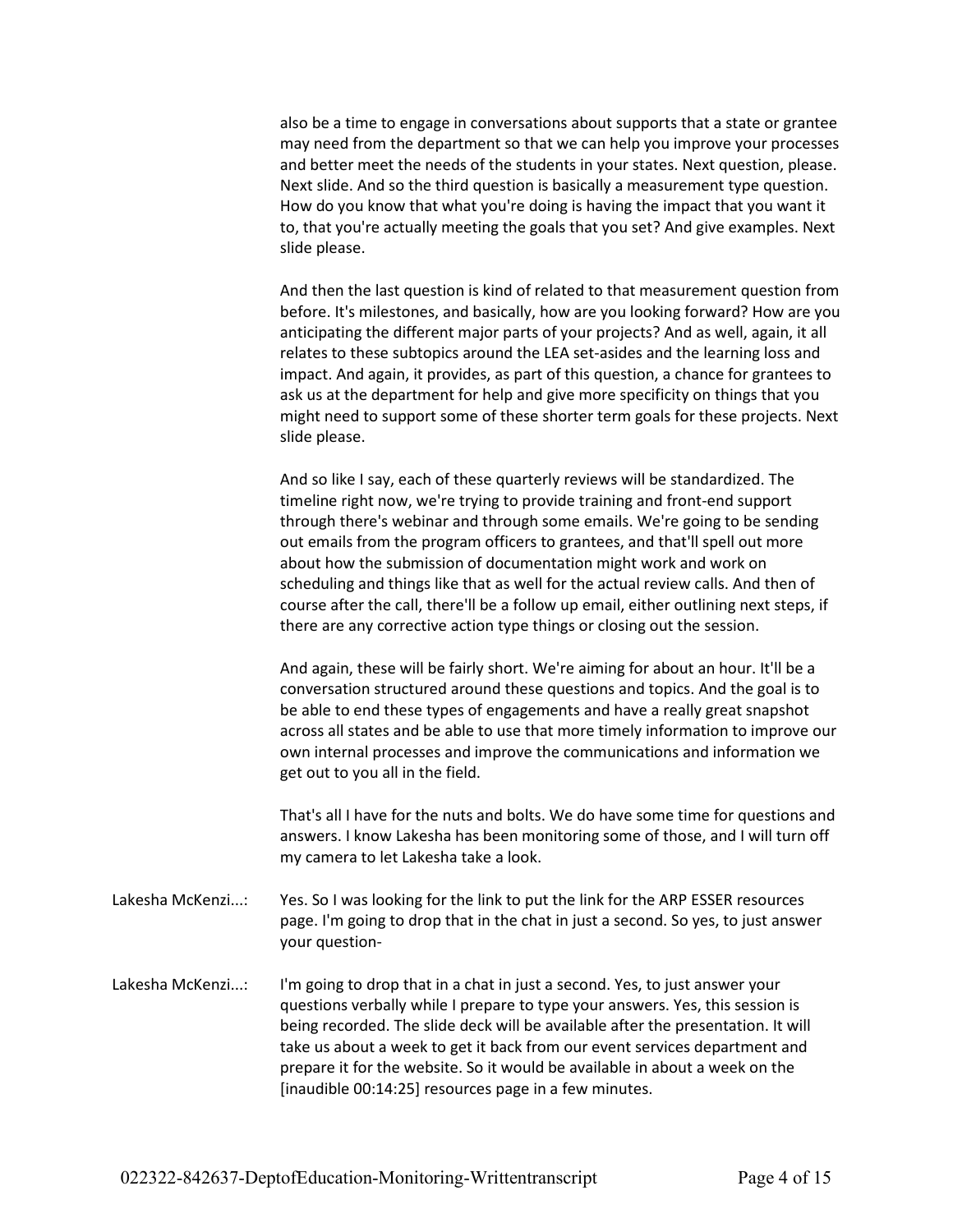|                  | I'm going to drop that link in the chat, but it was also sent to you in the<br>invitation that I sent to you all through G-5. So you do have the link to the<br>[inaudible 00:14:38] resources page, where the presentation will be available. I<br>just see a lot of questions asking, will you receive a copy of the presentation?<br>Yes, you will. All right, here's a question about the content of the webinar. Is<br>evidence required to support state responses? Chris, is evidence required to<br>support state responses? |
|------------------|--------------------------------------------------------------------------------------------------------------------------------------------------------------------------------------------------------------------------------------------------------------------------------------------------------------------------------------------------------------------------------------------------------------------------------------------------------------------------------------------------------------------------------------|
| Chris Fenton:    | Yes, and that'll be the purpose of the documentation. And again, these are<br>meant to be very narrowly focused types of engagements. Every state's a little<br>bit different, so the documentation will be possibly different from state to state,<br>but it'll be along the lines of the type of documentation you would expect to see<br>on a bigger monitoring type activity. It'll just be a small chunk of that, basically.                                                                                                    |
|                  | For the set aside, if it asks for how did you support an LEA, you could share<br>examples of communications, you could share emails that you've sent out to the<br>districts to provide information. You can share handbooks, things like that as<br>well, things like that. Yeah, there will be evidence required and that's the<br>documentation, and of course the interview itself, and it'll just be a snapshot<br>type monitoring, if that makes sense.                                                                        |
| Lakesha McKenzi: | Okay. Thank you, Chris. Another question was asking if you could elaborate on<br>the documentation, but I think you just did that on what type of documentation<br>we will be asking states to provide. If there's something more you wanted to<br>add to that, Chris, now is the opportunity to do so.                                                                                                                                                                                                                              |
| Chris Fenton:    | I think some of it, like I said, is going to be so state specific, that it's probably<br>best just to work with your program officers when the time comes. We're more<br>than happy to give thoughts and work together on those types of questions.                                                                                                                                                                                                                                                                                  |
| Lakesha McKenzi: | Thank you, Chris. I did notice that I just dropped the link to the [inaudible<br>00:16:46] resources page and I need to spell the link out because it's a hyperlink<br>and it's not making the actual link to the page available to you. So I'll address<br>that in a second, but I want to get back to the content questions because we do<br>have more here. How will the evidence be submitted to the department? Do<br>you want us to submit the evidence through email, SharePoint?                                             |
| Chris Fenton:    | It'll likely be email to get us started. Like I said, again, these are designed to be<br>smaller chunks of monitoring. Hopefully, the documentation that you would<br>submit wouldn't be too extensive. There are attachment limits on email and<br>whatnot, but that shouldn't be a big deal for these types of monitoring<br>activities.                                                                                                                                                                                           |
| Lakesha McKenzi: | All right, we have another question. Who all on the state side do you want at<br>the quarterly meetings?                                                                                                                                                                                                                                                                                                                                                                                                                             |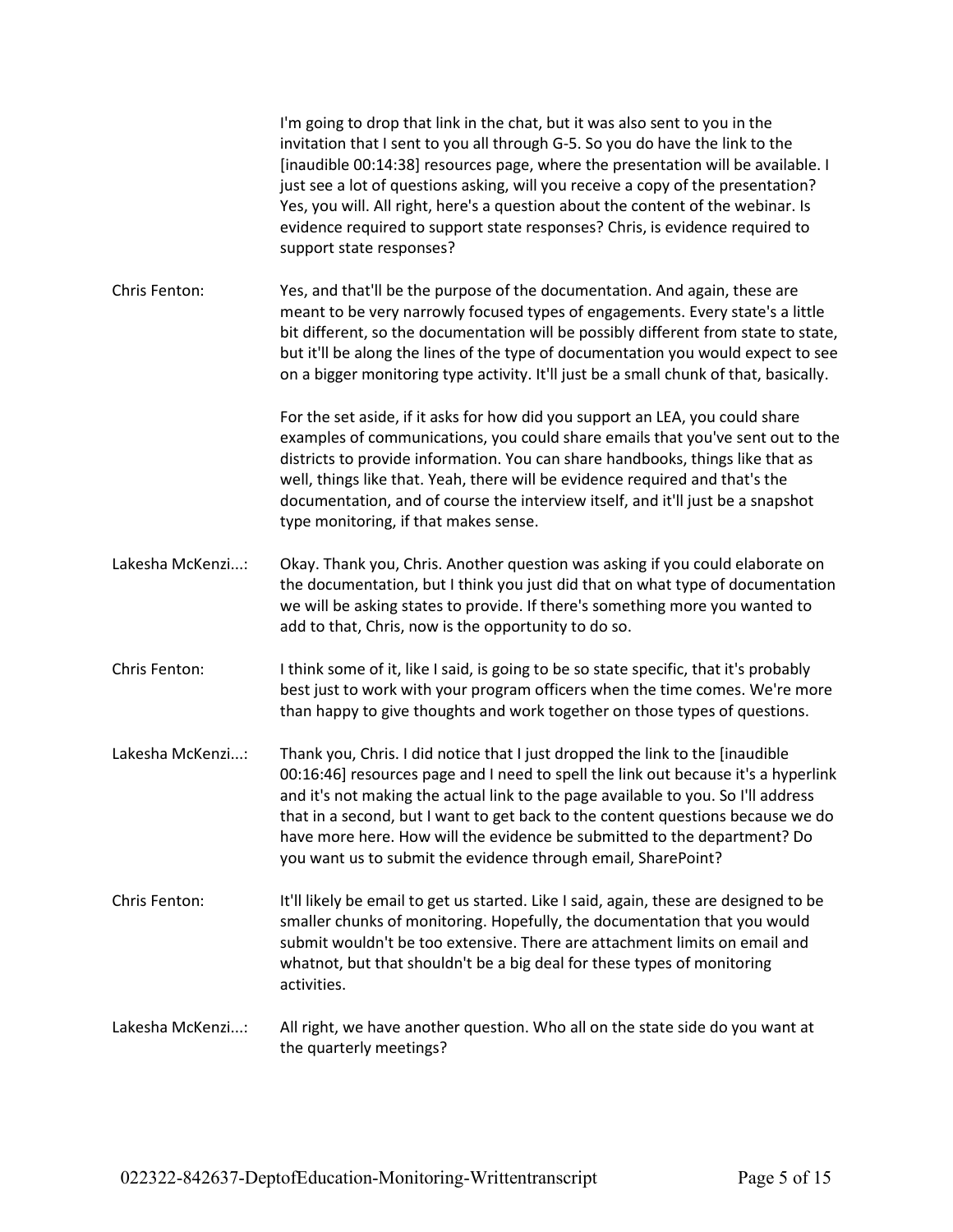- Chris Fenton: And again, that might vary from state to state. Certainly, the program director, some of the fiscal side. Some states have a more of an integrated approach with the fiscal and program requirements and offices, and some states don't. So again, you'll probably need to work with your program officer to make sure you're getting the right folks. But again, these are primarily programmatic questions for this quarter. So the topic will drive participants a lot of time.
- Lakesha McKenzi...: Okay, "Thank you very much for this overview," a grantee has said. And the question is, "The four questions for the first quarter that you shared seemed to me to be aligned more towards the support and sharing best practices, goal of monitoring, rather than the evaluating compliance side of monitoring. Is that accurate, or will those questions inform the department's determinations of compliance? "
- Laura Jimenez: Hey, Chris, I'd like [crosstalk 00:18:47]-
- Chris Fenton: ... part of the package. Definitely compliant. Oh, Laura, sure.
- Laura Jimenez: Oh, sorry about that. Yeah, as Chris was saying, it's both. For example, some of the questions that we have are going to be related to the LEA plans and their consistency with the interim final rule that was published last year. That's one example full of a question that will be coming from a compliance perspective, but then we're also going to be asking, how it is that you are supporting LEAs in identifying those students that are most impacted by COVID 19? And that's more of a best practices or effective practices type of question. So it is a blend, and Chris, please continue if there's anything that I didn't include.
- Chris Fenton: No, I think that's right on target.
- Lakesha McKenzi...: Okay. We have a question asking if we could please share the link for the monitoring protocol. How will grantees be receiving the questions for the monitoring protocol?

Chris Fenton: When you receive your email from your program officer, there'll be a copy of that agenda. And basically, what you saw in those four slides with the questions, that's essentially the protocol, just built around the topic a little more clearly.

- Lakesha McKenzi...: One of the grantees is asking if we could type the questions for the first review to the chat. They want to stop preparing the today. Do you want me to do that, or should we wait until we send it via email when the program officer send the protocol to grantees?
- Laura Jimenez: Let's wait until we have the formal document to send.
- Lakesha McKenzi...: Okay, thank you. What information is of available to help support states as we begin to look at component for programmatic monitoring?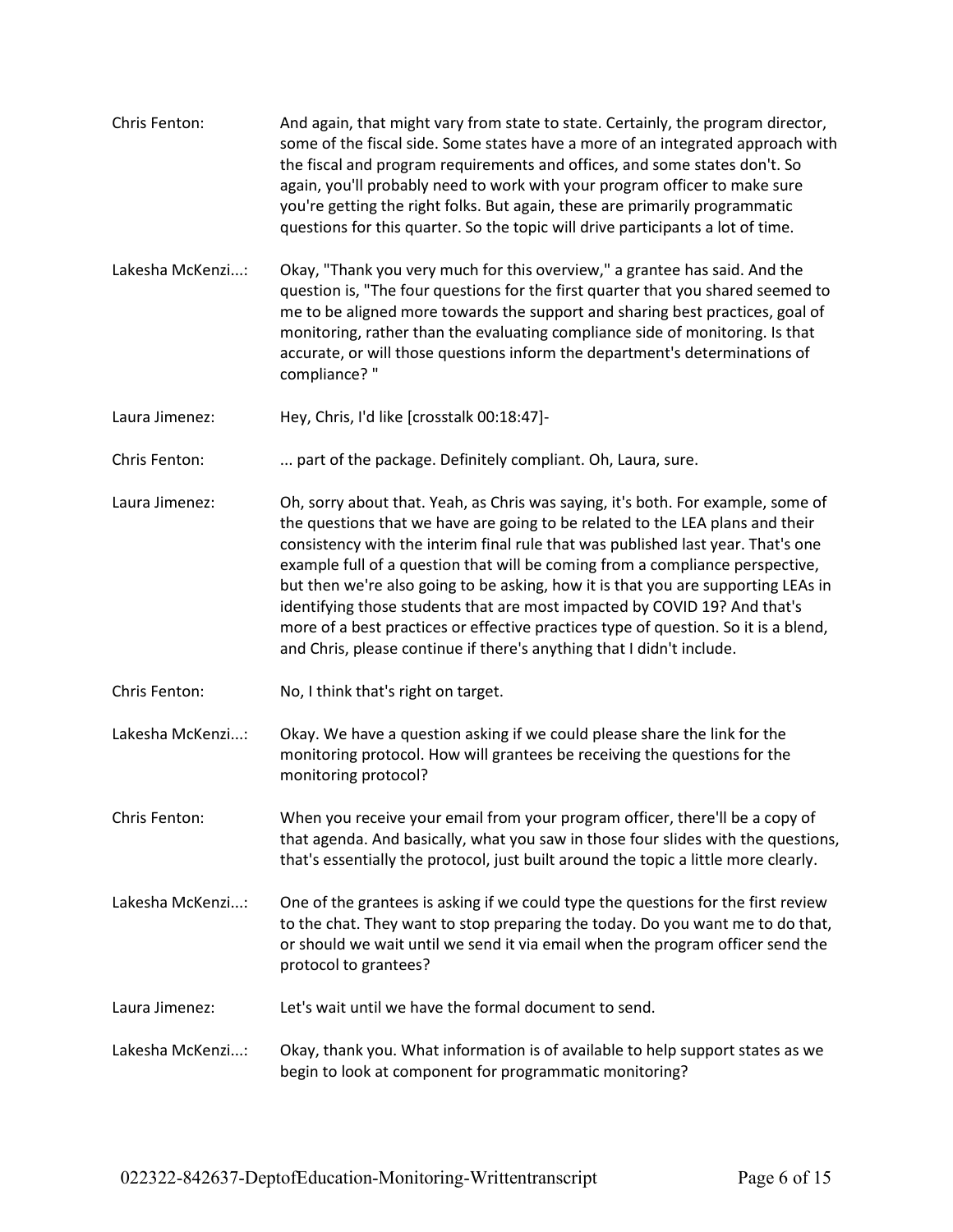| Chris Fenton:    | I do have the copies of all the old protocols from the more extensive monitoring<br>activities on the website and links are in this presentation as well. In addition to<br>that, the monitoring reports are also online. Most of the reports are pre-<br>pandemic just because of the timing of everything, but it still has a lot of the<br>same basic information. Again, since [Ester and Gear 00:21:28] and the new<br>programs are so new, we don't have the comprehensive reports on online for<br>that, but there are a couple of the consolidated monitoring reports from earlier<br>in the grant cycles. |
|------------------|--------------------------------------------------------------------------------------------------------------------------------------------------------------------------------------------------------------------------------------------------------------------------------------------------------------------------------------------------------------------------------------------------------------------------------------------------------------------------------------------------------------------------------------------------------------------------------------------------------------------|
|                  | But again, those reports, even the non-Ester and Gear reports can be very<br>helpful just to frame out the types of information you might expect to see. All of<br>the protocols, a lot of it's built around the fiscal information, which is all based<br>on uniform guidance, which, it's pretty standard across the grants as well.                                                                                                                                                                                                                                                                             |
| Lakesha McKenzi: | Thank you, Chris. We have another question. Who from the department<br>monitoring team will be on the call for each state? Who will be on the call from<br>the department on each call for each state? I'm sorry.                                                                                                                                                                                                                                                                                                                                                                                                  |
| Chris Fenton:    | Generally speaking, once we get rolling with it, it'll be the program officer and<br>the team lead from the regional team, more likely than not. Even though these<br>are monitoring activities and they are formal, it's a little bit of a less intensive, I<br>guess, maybe way to do it, hopefully with monitoring. It'll be more<br>conversational, and like I said, focused on the specific topic. So again, hopefully,<br>it'll make a little more sense once we get rolling with it.                                                                                                                        |
| Lakesha McKenzi: | Thank you. And we have another question, is more so a reporting question.<br>When will the quarterly report be due?                                                                                                                                                                                                                                                                                                                                                                                                                                                                                                |
| Chris Fenton:    | I don't have any information on that, [Laquisha 00:23:17].                                                                                                                                                                                                                                                                                                                                                                                                                                                                                                                                                         |
| Lakesha McKenzi: | I was wondering if-                                                                                                                                                                                                                                                                                                                                                                                                                                                                                                                                                                                                |
| Laura Jimenez:   | What do you mean by the quarterly report?                                                                                                                                                                                                                                                                                                                                                                                                                                                                                                                                                                          |
|                  | (Silence).                                                                                                                                                                                                                                                                                                                                                                                                                                                                                                                                                                                                         |
| Lakesha McKenzi: | [inaudible 00:23:33], can you provide some more details for your question,<br>please? Because perhaps they are asking about the monitoring, but maybe used<br>the word report. I'll wait to see if we get more details about the question. I'm<br>going to move on. We will email documentation for the quarterly meeting, and<br>then there will be a one-hour call to follow up. The answer is yes. They're asking<br>will they be sending the documentation in advance of the actual call to discuss<br>the documentation that was submitted.                                                                   |
| Chris Fenton:    | Yes.                                                                                                                                                                                                                                                                                                                                                                                                                                                                                                                                                                                                               |
| Laura Jimenez:   | Yeah.                                                                                                                                                                                                                                                                                                                                                                                                                                                                                                                                                                                                              |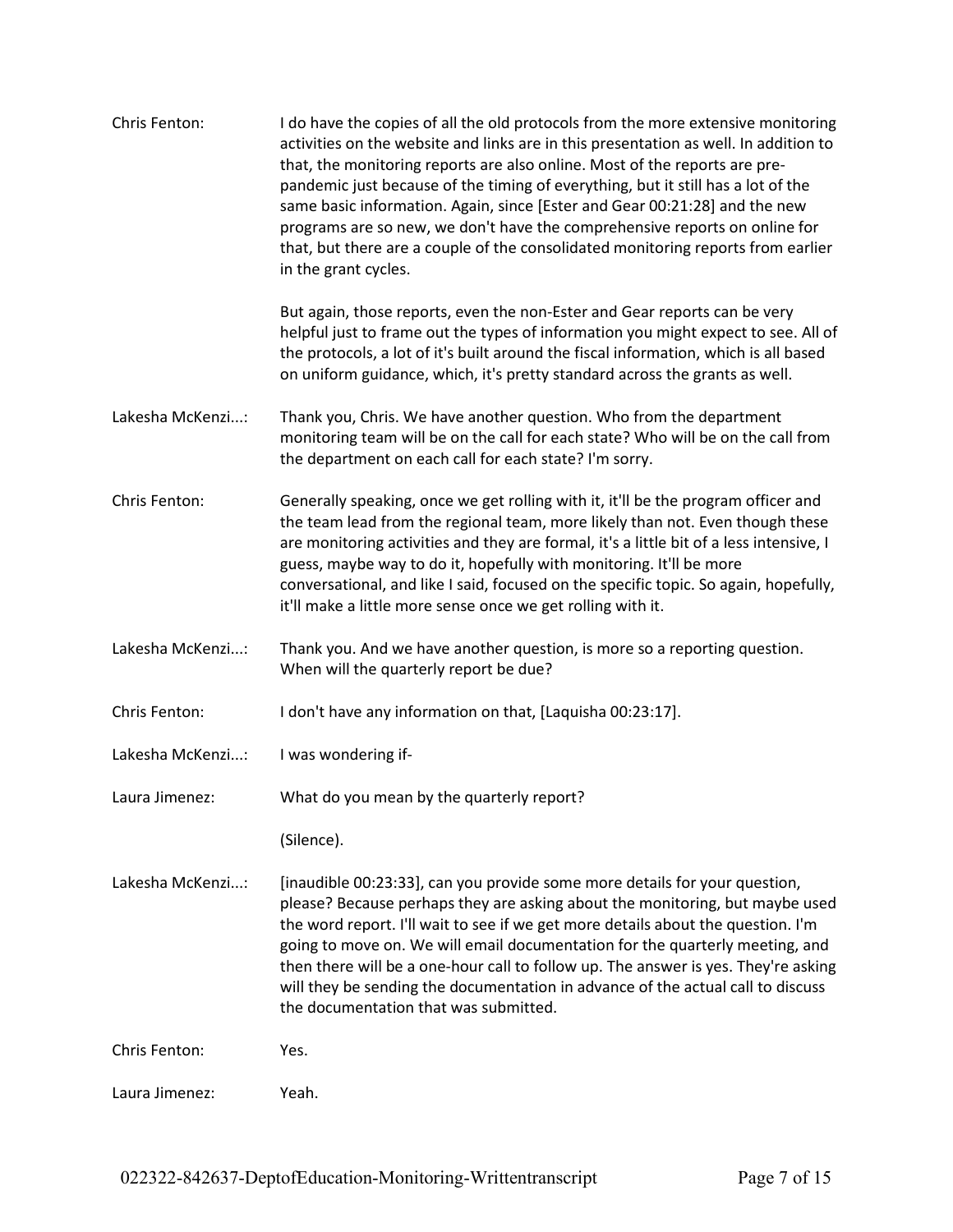Chris Fenton: Specifically for the quarterly reviews or in general? We do have a couple of reviews that we're in the logistics stage right now, but that will definitely be later in the year. We're working on setting up schedules for the California and the Wisconsin comprehensive monitoring. Lakesha McKenzi...: Okay. Thank you, Chris. We have another question. Will universal quarterly monitoring inform the department's risk assessment for more intensive monitoring? Chris Fenton: At any point, we could use the results of monitoring to impact the risk of scores, sure, but I think the goal is mainly to try and address issues in a more timely fashion so that they don't become a risk, if that makes sense. Lakesha McKenzi...: [Burnelle 00:25:38] Cook asked which interim final rule were you referring to? Laura Jimenez: I believe it was published in the federal register on April 22nd, 2021, and it addresses the LEA plans. Chris Fenton: There should be links to that as well on the Ester website. Lakesha McKenzi...: Thank you, Laura and Chris. Chris Fenton: [crosstalk 00:26:10]. Go ahead. Lakesha McKenzi...: No, I was just saying thank you. Were you going to say something, Chris? Chris Fenton: Yeah, I was just going to say that, for right now, we're looking at the quarters for just the fiscal year. Federal fiscal year quarters is the way we're thinking about it. Somebody mentioned typical quarters in a year. Lakesha McKenzi...: Okay. We have another question. All states will have a quarterly review in either March or April. They want confirmation. All the states will have completed their first quarterly review in either March or April. Is that the plan? Chris Fenton: That is the plan. Lakesha McKenzi...: The next question was when will this be due for the first quarter? I think what they're asking is when would the documentation be due? They say this, but I'm assuming you mean the documentation. If that's not correct, you can correct me in the chat, but when would the documentation be due for the first quarter? The first quarterly [crosstalk 00:27:16] ...

Lakesha McKenzi...: Okay, we do have another question. Looking ahead, do you have a calendar of

when SCAs will be monitored?

Chris Fenton: The goal is to give at least a few weeks lead for the documentation submission. This first quarter may be a little bit compressed and we'll certainly work with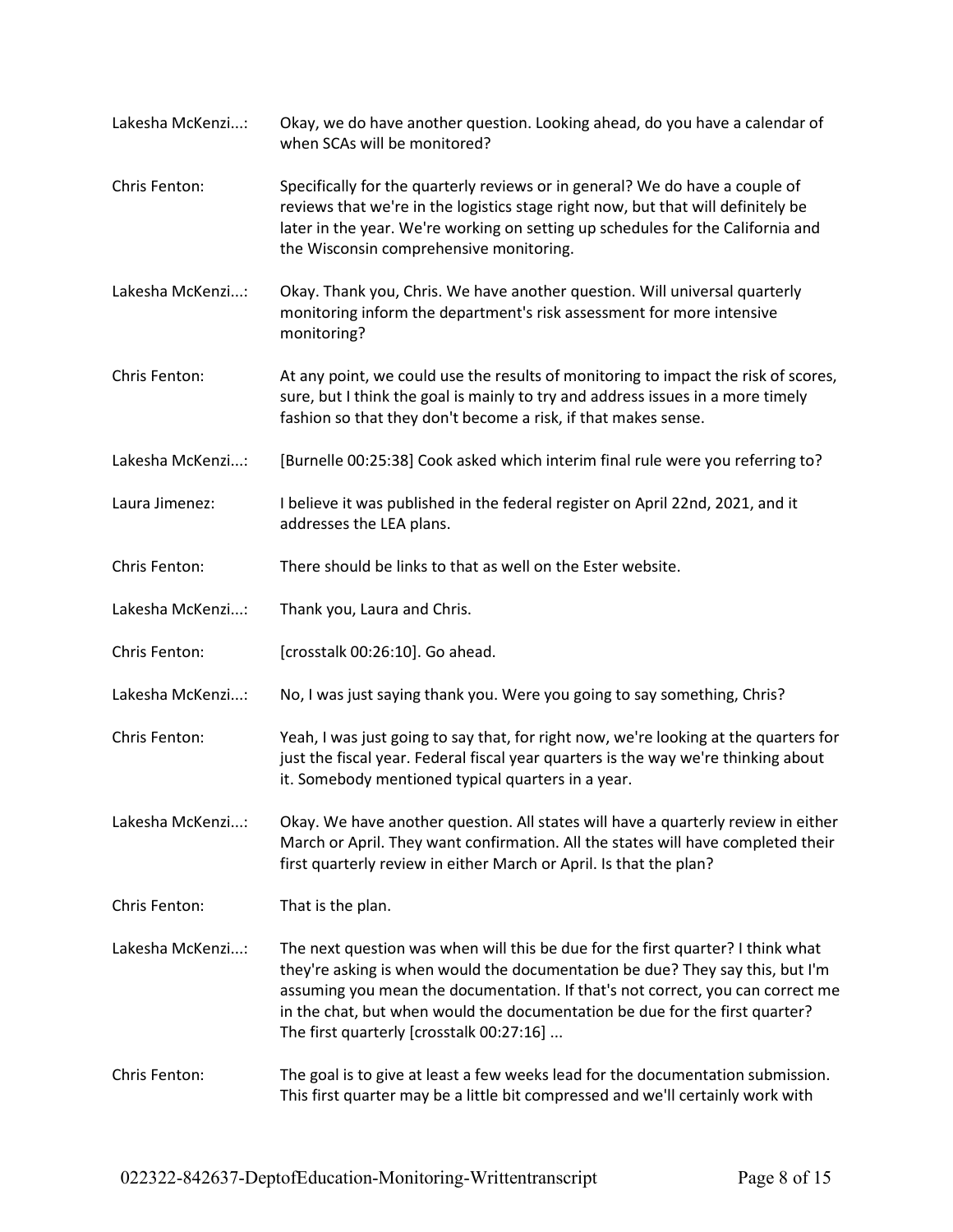you on an individual basis as much as we can, if you do have serious issues. But I think that information will be more specific in the upcoming emails from your program officers in the next week or two.

- Lakesha McKenzi...: Okay. We have a grantee who joined a little late. I just want to confirm for you, yes, the PowerPoint will be made available along with the recording. Yes, that will be available on the [inaudible 00:27:54] resources page within about a week or so. We have another question. Can you expand a little bit further on the program monitoring-
- Lakesha McKenzi...: Can you expand a little bit further on the program monitoring protocols? Need more information about location. Location? It's going to be virtual. It's not going to be an in-person review. It's going to be over the phone, to answer your question about location. I hope that answers-
- Chris Fenton: And the protocols are posted on the website as well. The quarterly questions, they're not really protocols in a sense. It is, but it's the questions change because the topics change. So we don't post the specific quarterly protocol. That'll come to you via email.
- Lakesha McKenzi...: All right. We have the question. When will we be having these monitoring calls? Just want to confirm the first quarterly reviews will be in March or April, depending on when your scheduled with your program officer.
- Chris Fenton: Right.

Lakesha McKenzi...: Okay. Can you help me understand how this comprehensive monitoring document interacts with the quarterly monitoring process? And they put a link there. Let's see what this is.

- Chris Fenton: I'm not exactly sure what they mean by interacts, but it's all rooted in the program requirements. All the different types of monitoring that we do are meant to provide a more overarching view into the activities of grantees and provides us with different ways to, I guess, look into the different things that are going on in the field. And all of that as well, we take back and look at ways that we can improve our processes as well. So it's just another means of meeting a goal in our portfolio, really.
- Lakesha McKenzi...: Okay. Thank you, Chris. And back to that question we got earlier about when the quarterly report will be due. So the grantee did clarify, when they say report, they're referring to the full question. So they were asking, when will the answers to those questions be due? And Chris answered that question. And you can just verify with me, Chris. I believe you said all of the details, as far as the due date, will be in the note, the email that you'll receive from your program officer.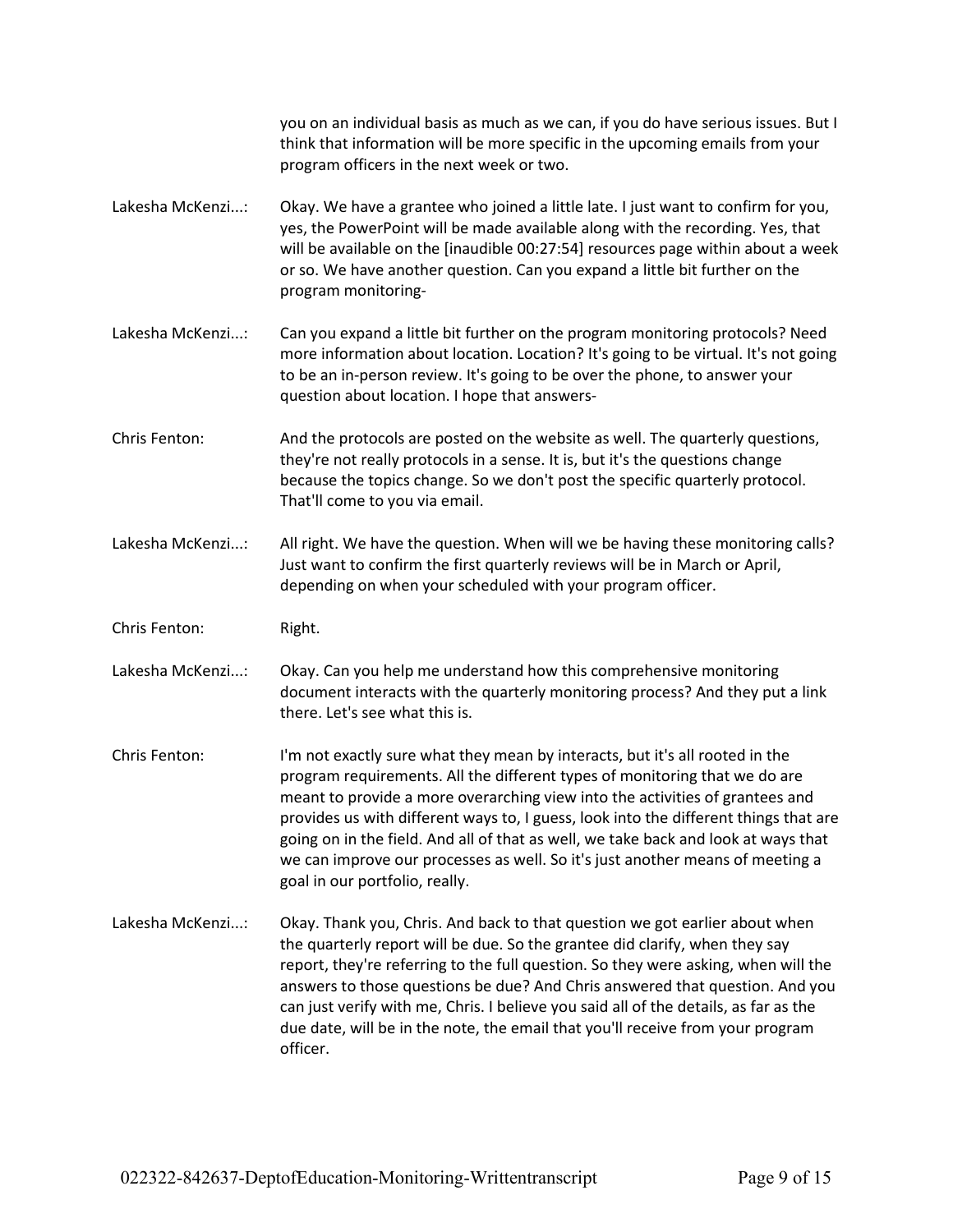- Chris Fenton: That's right. That's right. And we definitely want to provide a reasonable amount of lead time to put together the answers for the questions and to put together the documentation.
- Lakesha McKenzi...: Yeah. Because I'm thinking that might be the overall concern. Will you have enough time to prepare your answers before the call? And the answer to that is, yes. We definitely want to give you at least three-weeks time to prepare your answers before your call.
- Chris Fenton: And I think, too, one thing, since this is going to be a regular occurrence, the rhythm is going to be a thing that we're going to get in the groove of, so to speak. So I think once we get rolling with the quarter reviews, it'll be easier to get the information to you on the front end faster. It'll be easier to get the logistics set up quicker, et cetera. So we'll definitely work with you as much as we can to make it a smooth process.
- Lakesha McKenzi...: Okay. We have another question. Amber's asking, "Are the quarterly reviews, the typical quarters of the year, or are we on a different quarterly schedule?" I can answer that, and, Chris, you can verify. The answer is, yes. We're trying to align the quarterly reviews as much as possible to the regular quarters of the year, of the calendar year, or is it of the fiscal year, Chris?
- Chris Fenton: We're looking at the fiscal year, currently. The fiscal year.
- Lakesha McKenzi...: Okay. We have another question. States are getting a lot of request for updates, information, et cetera, by the department, from multiple people at the department. Please consider being more collaborative in what you ask from states. Okay. That's not a question. It is a recommended.

And I just want to say that we do understand that we ask you for a lot of information, and I understand that anytime you have to step away from your desk and collect information, it is time taken away from actually implementing a grant. But because of the amount of money on these grants, there's a lot of scrutiny. And so we do have to do our due diligence in ensuring that the fidelity of the grants are upheld. So that is the reason for coming to you multiple times needing information. And a lot of the times, it's not just from our office, it's coming from even higher leadership requesting this information and needing this information. Chris or Laura, if you wanted to expound upon what I just shared with the grantee, please do so.

Laura Jimenez: Thanks, LaKesha. I will also say that we are actively working on ensuring that we are proactive in communicating with various stakeholders' information so that we can reduce the number of requests that we make of states for information, especially at the last minute. So we are aware of it, and are actively working to create a system to help it be much more manageable for everyone.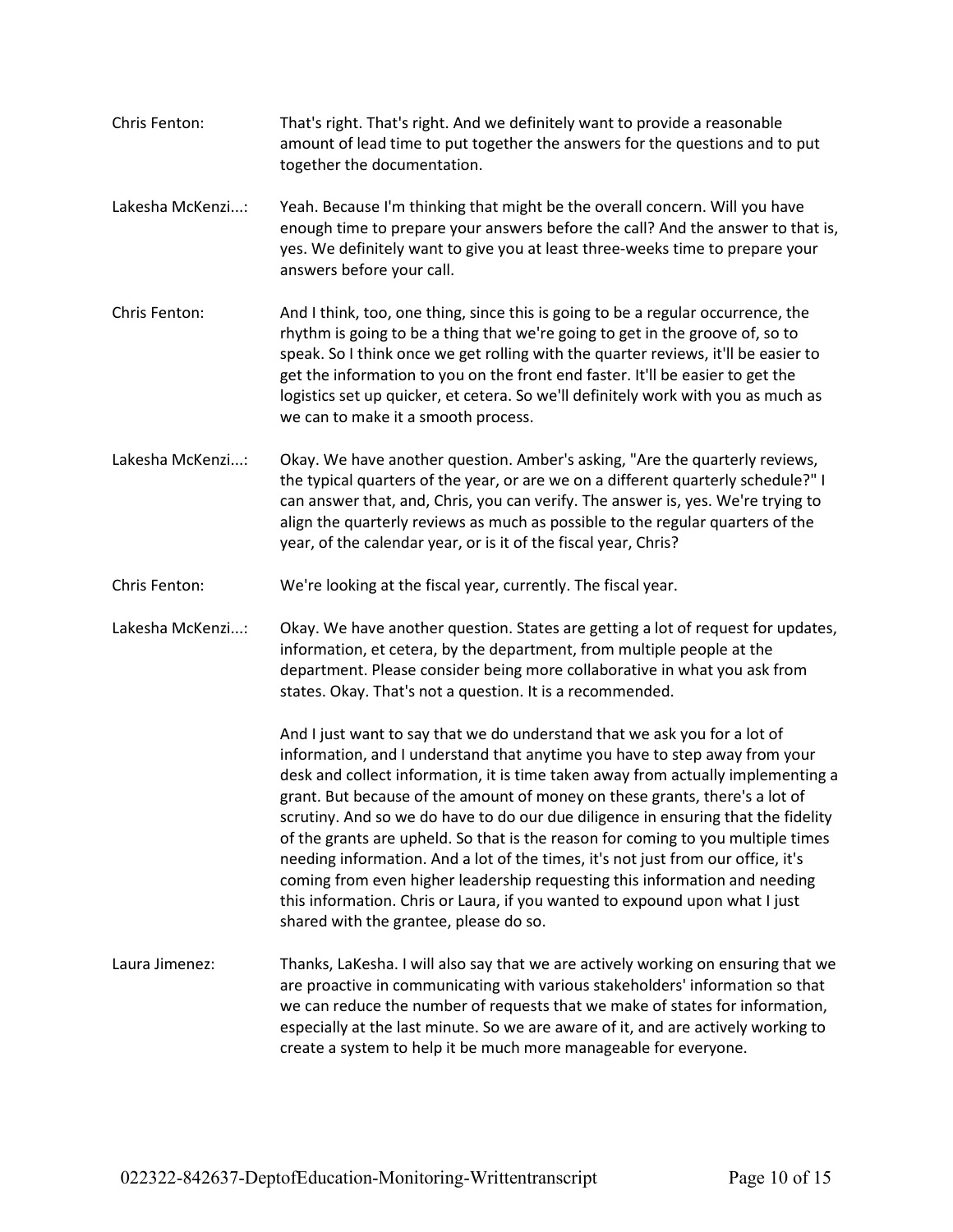- Lakesha McKenzi...: Yes. Thank you, Laura. We have another question. Will this quarterly monitoring include ESSR1, ESSR2, and ARP homeless activities? Can you also speak to plan for IDEA, [inaudible 00:34:22], and opt-in monitoring?
- Chris Fenton: So the quarterly concept can be adapted to fit different programs. SGR only deals with the ESSR, ESSR2, GEAR, GEAR2, AIMS, and the ARP ESSER grants. We don't handle the, what was that, the ARP IDEA and the homeless grants there. So those would not be included, but in future iterations of the quarterly reviews, the topics could include information from other grants besides the ARP ESSR frame.
- Laura Jimenez: And one of the earlier slides, we covered the topics of the first three quarterly reviews. Two will be ARP ESSR, one will be AIMS.
- Lakesha McKenzi...: Thank you. I want to go back to a question that was asked earlier because the grantee, Dotty, she has expounded upon her question to provide more clarity. So her question was, "Can you expand a little bit further on the program monitoring protocols? I need more information about the location." And when she says location, she's referring to where to find the documents that we can use to do our LEA monitoring protocols.
- Chris Fenton: Okay. I'm still a little bit confused. Now, we have protocols that are posted online. The one that you seem to be referring to is the comprehensive protocol, which does have extensive sections on things like allocations, sub-recipient monitoring, equitable services, internal control, things like that. It has a lot of different sections. Those are different from the quarterly review monitoring activities. It's a different type of monitoring. It all gets thrown into the same bucket of monitor ring. So I'm just a little bit confused in terms of, you mentions, where do we find documents that we can use to do our LEA monitoring protocols? You could certainly look at the protocols and the sections that describe what we would be looking for in sub-recipient monitoring and use those as guidelines. There's a lot of information and uniform guidance as well.

In all these protocols that are posted, the comprehensive protocols, it does provide citations as well to some of the requirements. So you can look into those as well, but I'm not sure. Hopefully that got to some of the information.

- Laura Jimenez: And when we post the protocols for quarterly reviews, we will let grantees know where those are located on our website, but we will also be sending them out directly to our contacts through the G5 system.
- Lakesha McKenzi...: Thank you. Yes. And Dotty just added that, "We are looking for more information about what the expectations are for the SEA to monitor the LEAs for compliance. That was the reasoning behind her questions that she asked.

Okay, we have another question. Is there a possibility of delaying rescheduling individual SEA appointments? As you may know, the annual asset reporting, or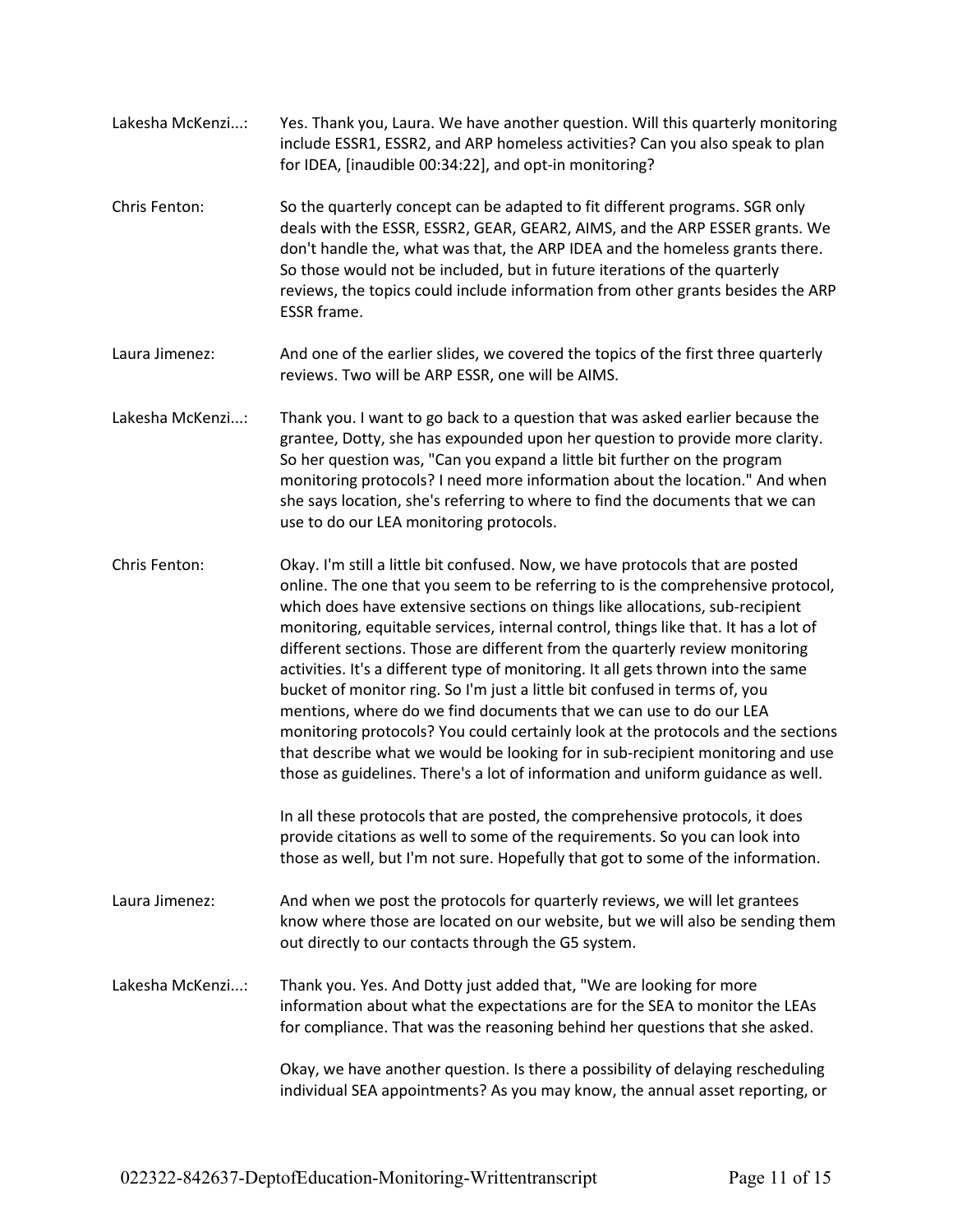|                  | APR, will overlap with the quarterly review. They will be taking place around the<br>same time.                                                                                                                                                                                                                                                                                                                                                                                                                                                                                                                                                                                                                                                                                                                                                                                                              |
|------------------|--------------------------------------------------------------------------------------------------------------------------------------------------------------------------------------------------------------------------------------------------------------------------------------------------------------------------------------------------------------------------------------------------------------------------------------------------------------------------------------------------------------------------------------------------------------------------------------------------------------------------------------------------------------------------------------------------------------------------------------------------------------------------------------------------------------------------------------------------------------------------------------------------------------|
| Chris Fenton:    | We'll definitely try to be mindful of conflicts. But again, we are trying to get to<br>all states during this time period, and we'll try and work, as best as we can,<br>through the program officers to make sure that your needs are being met. But<br>we do need to make sure we get the first calls scheduled within that timeframe.                                                                                                                                                                                                                                                                                                                                                                                                                                                                                                                                                                     |
| Lakesha McKenzi: | Okay. Let see. Why can't we see the questions from the other panelists in our<br>chat? I'm not sure why you cannot see the questions from the other panelists.<br>That's a question that our logistical support can answer towards the end of the<br>webinar.                                                                                                                                                                                                                                                                                                                                                                                                                                                                                                                                                                                                                                                |
|                  | Let me see. I think the current request refers to the fact that [inaudible<br>00:39:23] funding without sub-recipient monitoring tools. Okay. That's a<br>statement. We don't have any other questions. Did you want to address that,<br>Chris?                                                                                                                                                                                                                                                                                                                                                                                                                                                                                                                                                                                                                                                              |
| Chris Fenton:    | I think I can clear that up. I think that's a confusion. So there are two protocols<br>there in the larger monitoring events. We interview SEA staff folks. And then we<br>also interview LEA staff folks. That's not because we're monitoring those LEAs.<br>It's because we use those interviews and that information from LEAs to<br>triangulate and verify the information that we're getting from the SEA. So a big<br>part of an SEA's responsibility is sub-recipient monitoring. And by talking to the<br>LEAs that they have oversight with, that we can help establish how that's<br>happening, I guess, is a good way to put it. So you can definitely learn a lot<br>about what we would expect an SEA to do in terms of sub-recipient monitoring<br>by looking at the protocols. But those are not specifically protocols that are<br>meant to be a template or a tool for an SEA, so to speak. |
| Lakesha McKenzi: | Thank you, Chris. Is it possible that we could unmute the participants for a<br>moment so that if anyone who is joined by phone has an opportunity to ask a<br>question?                                                                                                                                                                                                                                                                                                                                                                                                                                                                                                                                                                                                                                                                                                                                     |
| Tegan:           | All right. If you'd like to ask your questions verbally, you can select the raise<br>hand icon in WebEx to virtually raise your hand. You'll hear a notification when<br>your line is unmuted. It'll be a beep. And then you can go ahead and verbally ask<br>your question.                                                                                                                                                                                                                                                                                                                                                                                                                                                                                                                                                                                                                                 |
| Lakesha McKenzi: | Thank you, Tegan. At this present time, I don't see more written questions from<br>the participants. So we'll just pause to see if anyone who is by phone has a<br>question.                                                                                                                                                                                                                                                                                                                                                                                                                                                                                                                                                                                                                                                                                                                                 |
| Chris Fenton:    | And if any of y'all are like I am, immediately upon leaving the call today, you'll<br>have 100 questions that'll pop into your head. You can always feel free to send<br>any questions or thoughts to your program officers as well.                                                                                                                                                                                                                                                                                                                                                                                                                                                                                                                                                                                                                                                                         |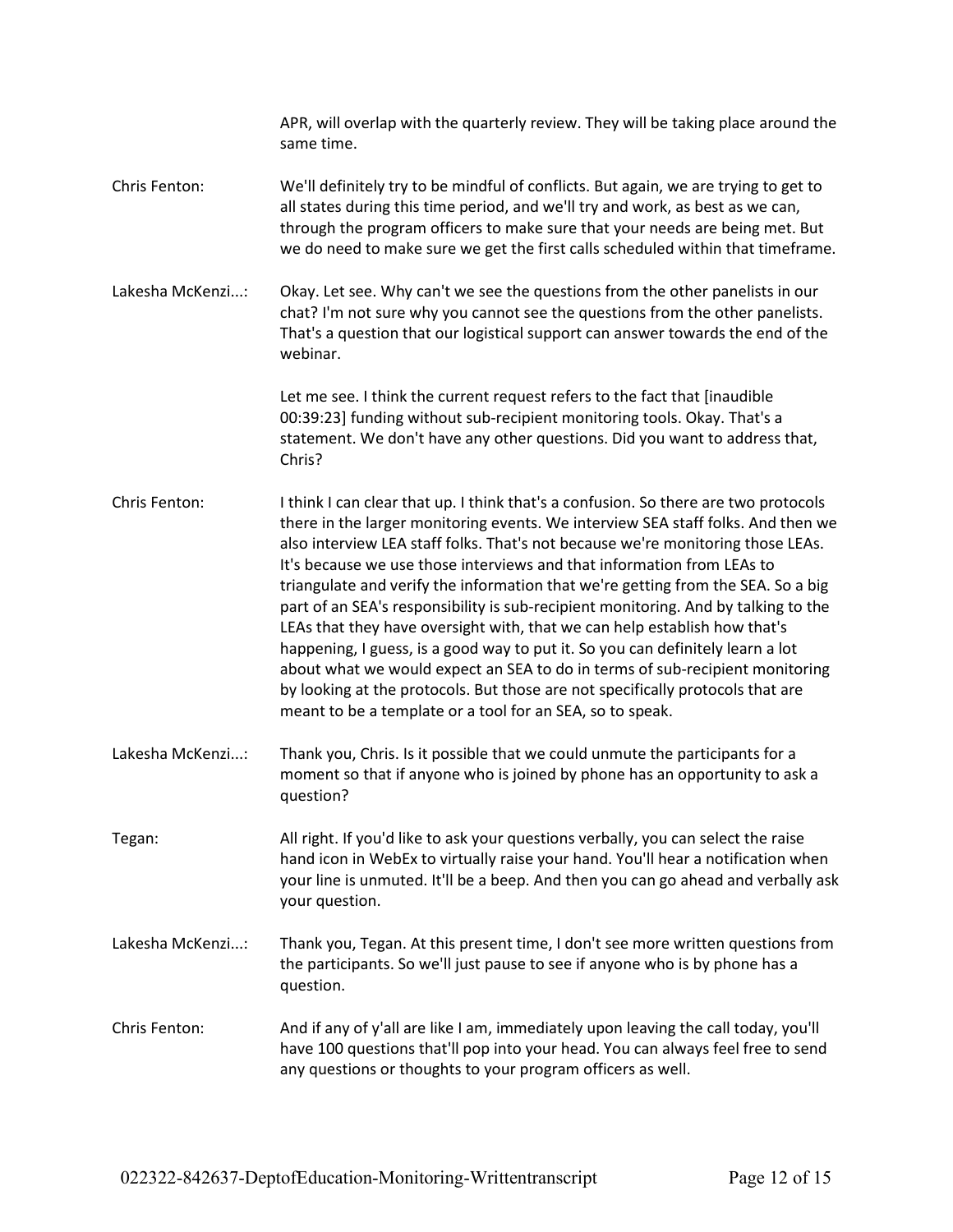| Tegan:           | I'm not showing any questions at this time.                                                                                                                                                                                                                                                                                                                                                                                                                                                                                                                                                                                                                                                                                                                                                                                   |
|------------------|-------------------------------------------------------------------------------------------------------------------------------------------------------------------------------------------------------------------------------------------------------------------------------------------------------------------------------------------------------------------------------------------------------------------------------------------------------------------------------------------------------------------------------------------------------------------------------------------------------------------------------------------------------------------------------------------------------------------------------------------------------------------------------------------------------------------------------|
| Tegan:           | I'm not showing any questions at this time.                                                                                                                                                                                                                                                                                                                                                                                                                                                                                                                                                                                                                                                                                                                                                                                   |
| Lakesha McKenzi: | Okay. Thank you, Tegan. I have a question that just popped up. It is, would the<br>department be considering not requiring states who are selected for<br>comprehensive monitoring to be removed from the quarterly ESSER<br>monitoring? So, will the states who are selected for comprehensive monitoring<br>also be required to participate in the quarterly monitoring?                                                                                                                                                                                                                                                                                                                                                                                                                                                    |
| Laura Jimenez:   | I'm happy to answer that. We will be doing quarterly monitoring reviews for all<br>50 states, DC and Puerto Rico, regardless of them being scheduled for another<br>type of monitoring event, and this is because for quarterly monitoring reviews,<br>these are much more focused on high priority issues, and these are issues that<br>would not be covered in comprehensive or other monitoring events, but we will<br>happily schedule those so that they are not overlapping and you're not doing<br>the both monitoring events at the same time.                                                                                                                                                                                                                                                                        |
| Lakesha McKenzi: | Thank you, Laura. Okay. Are there any other questions? We have another<br>question. Will there be a quarterly monitoring for AIMS?                                                                                                                                                                                                                                                                                                                                                                                                                                                                                                                                                                                                                                                                                            |
| Chris Fenton:    | One of the upcoming quarterly topics does apply to AIMS. And like I said, from<br>quarter to quarter, the topics will change and it could be a different grant area,<br>but like Laura mentioned, it'll be a very tightly focused request.                                                                                                                                                                                                                                                                                                                                                                                                                                                                                                                                                                                    |
| Lakesha McKenzi: | Thank you, Chris.                                                                                                                                                                                                                                                                                                                                                                                                                                                                                                                                                                                                                                                                                                                                                                                                             |
| Tegan:           | All right. Looks like we do have a hand raised. Caller, your line is [crosstalk<br>00:44:41]                                                                                                                                                                                                                                                                                                                                                                                                                                                                                                                                                                                                                                                                                                                                  |
| Tegan:           | Thank you. Hi, this is Dotty. I'm going to try to explain my crazy question. I don't<br>think I'm maybe framing it right. I totally understand what you guys are talking<br>about in regards to the quarterly reviews and how that will shake out. I guess<br>my question is more for, as someone at the state department, and I'm assuming<br>we have to do monitoring of our LEAs and how they're using the funds for all of<br>their ESSER money. My question is, are there any specific examples of what that<br>monitoring can look like, and I'm talking about a programmatic side monitoring<br>rather than a fiscal monitoring. I feel like we've got our hands really figured out<br>what that's going to look like fiscally. I just am not sure what it should or if it is<br>required for programmatic monitoring. |
| Chris Fenton:    | Okay. So all federal funds require sub-recipient monitoring. All federal funds<br>that have sub-recipients require monitoring. So, the closest thing I can say to<br>something that you're probably already doing that you can steal from is<br>probably title one monitoring. It's going to be really similar to something like<br>that, I would say. And again, if you look at the protocols that we have for the<br>comprehensive monitoring that you put a link to, I think, that section on sub-                                                                                                                                                                                                                                                                                                                         |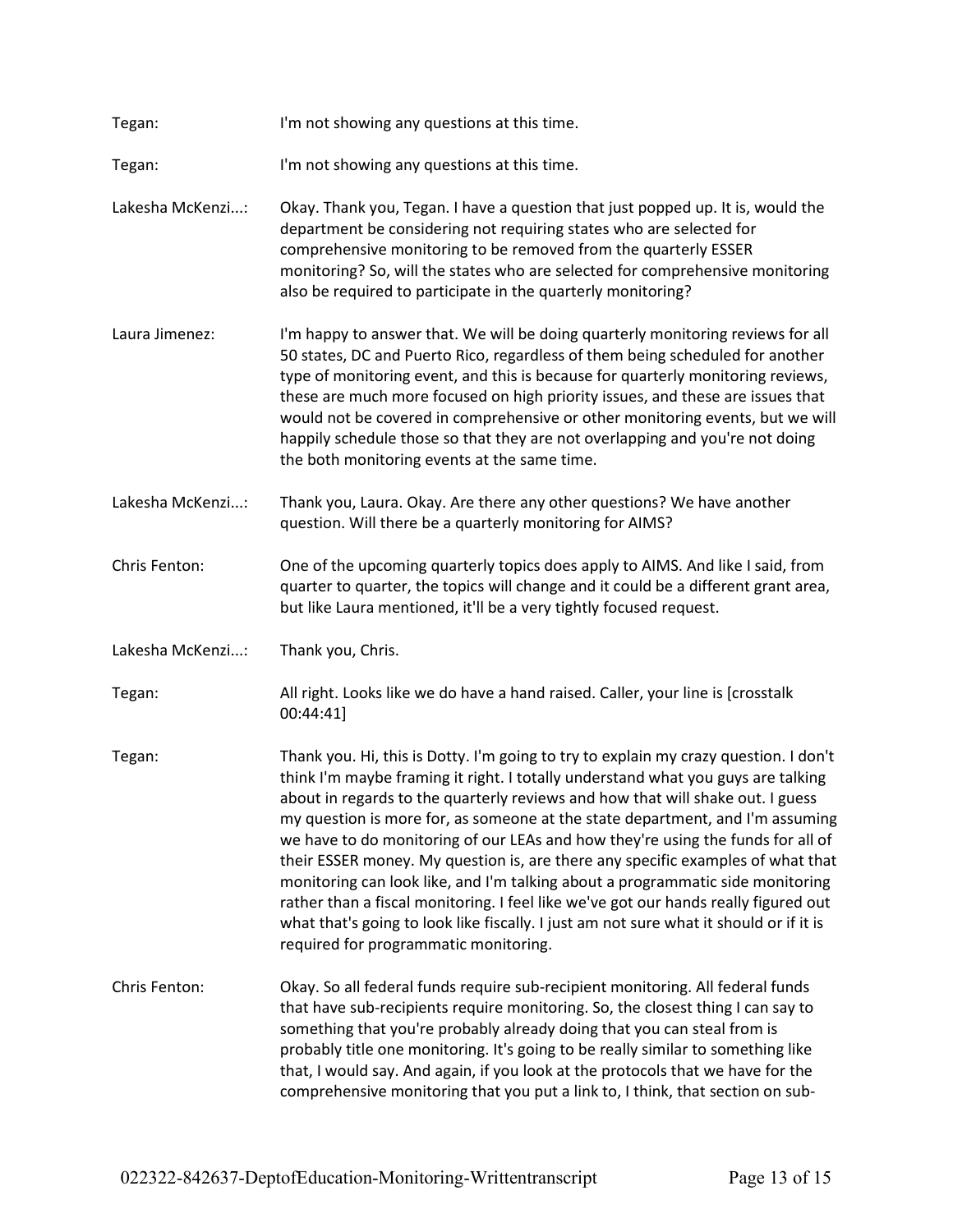|                  | recipient monitoring, those questions sort of frame out some of our<br>expectations, but you can look more closely at the reference in your form<br>guidance as well, as some of the assurances that are in the actual grant<br>application for these grants or the certification agreements or whatever it was<br>back in the beginning. And we'll give you some elements.                                                                                                                                                                                                                                                                                                                            |
|------------------|--------------------------------------------------------------------------------------------------------------------------------------------------------------------------------------------------------------------------------------------------------------------------------------------------------------------------------------------------------------------------------------------------------------------------------------------------------------------------------------------------------------------------------------------------------------------------------------------------------------------------------------------------------------------------------------------------------|
| Tegan:           | Okay, Chris, is there a timeline for what the expectation is that we start that<br>monitoring? Are we behind the eight ball in regards to not getting that started<br>yet?                                                                                                                                                                                                                                                                                                                                                                                                                                                                                                                             |
| Chris Fenton:    | I would definitely say it should be going on, and part of the game is risk<br>assessment and determination and things like that. So, I would say by now, you<br>should probably have some sort of updated risk assessment to include the new<br>grants that you're dealing with. And that should that risk assessment will help<br>drive determinations about who gets monitored, and then what type of<br>monitoring. Certainly we try and model as an agency, we try and model some of<br>these elements. So, what we do with you all is our sub-recipient monitoring. So,<br>when we monitor our sub-recipients, that's kind of the same idea that would<br>drive what you would do with your LEAs. |
| Tegan:           | Well, I'm feeling good. I'm feeling good about the risk assessment piece. We<br>have that in place, so it's just a matter of really putting, like I said, in the fiscal<br>piece, I feel like we have in place, but it's probably more the programmatic that<br>we need to really kick into high gear right now.                                                                                                                                                                                                                                                                                                                                                                                       |
| Chris Fenton:    | Yeah, I'd say so. And again, it's a good idea to coordinate between the fiscal and<br>program size as well. And again, I'm not sure exactly how your state is arranged,<br>organizationally speaking, but it's similar to a lot of the activities you probably<br>are already doing for the other big formula programs.                                                                                                                                                                                                                                                                                                                                                                                |
| Tegan:           | Well, that helps that they started with Title One. That makes a difference too.<br>And then, looking at the program that calls for comprehensive. That will help<br>too.                                                                                                                                                                                                                                                                                                                                                                                                                                                                                                                               |
| Chris Fenton:    | Yeah.                                                                                                                                                                                                                                                                                                                                                                                                                                                                                                                                                                                                                                                                                                  |
| Tegan:           | Okay. Thank you very much. Appreciate it.                                                                                                                                                                                                                                                                                                                                                                                                                                                                                                                                                                                                                                                              |
| Chris Fenton:    | Sure.                                                                                                                                                                                                                                                                                                                                                                                                                                                                                                                                                                                                                                                                                                  |
| Lakesha McKenzi: | All right. Do we have any more questions? Let me see.                                                                                                                                                                                                                                                                                                                                                                                                                                                                                                                                                                                                                                                  |
| Chris Fenton:    | I just saw one there, Lakeisha, that said if there is an issue, if we're just<br>beginning monitor this fall. I think the main thing is, if we looked right now at<br>your cyber safety and monitoring and you hadn't done anything, we might make<br>a recommendation that you start kicking it in the gear a little more. But I think,<br>as long as you do have a plan, and as long as the process meets the                                                                                                                                                                                                                                                                                        |